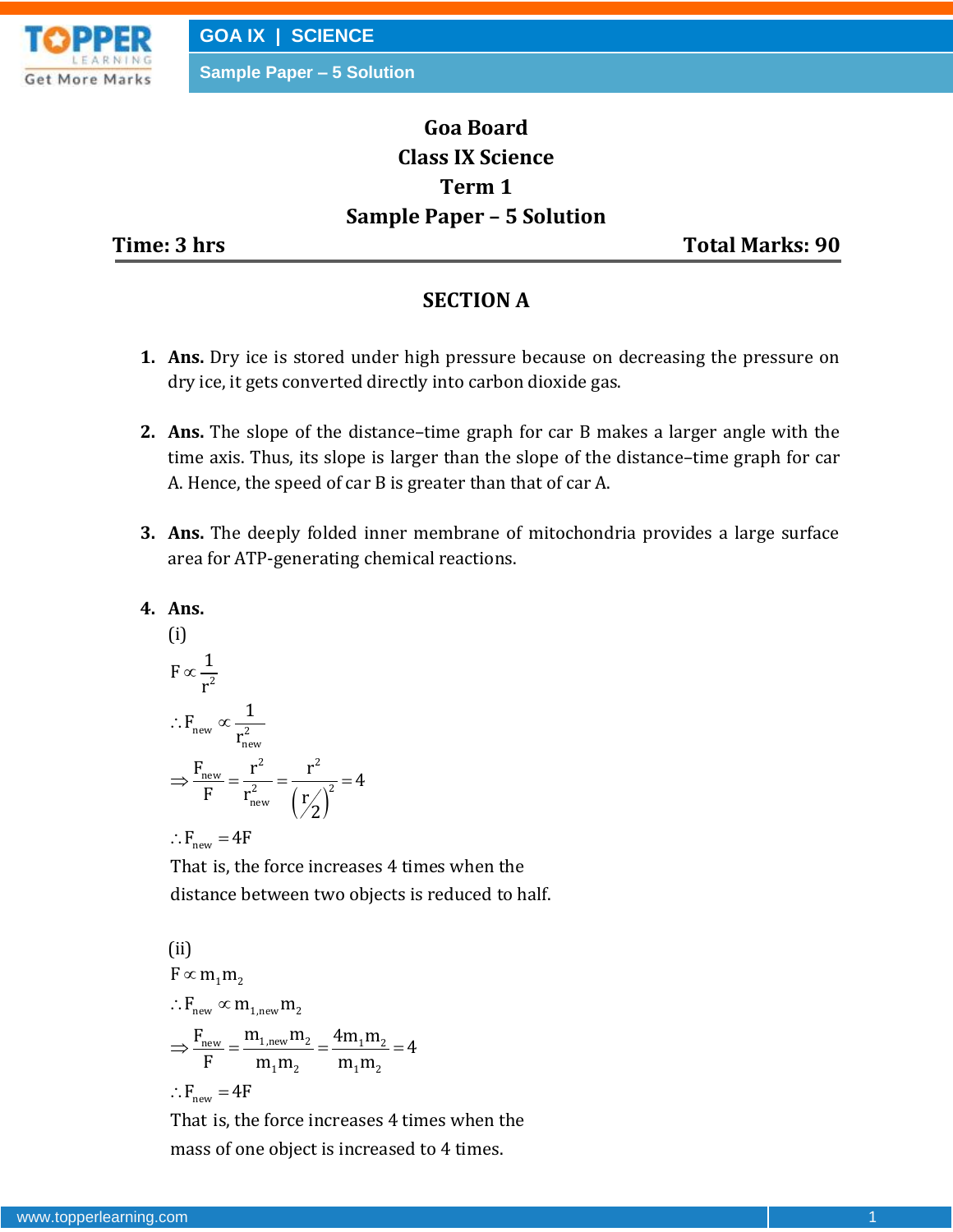

- **5. Ans.** Mercury, oil and water are immiscible liquids and have different densities. The mixture of mercury, oil and water will be put in a separating funnel and allowed to stand for some time. The mixture separates into three layers according to the densities of mercury, oil and water. On opening the stop cock of the separating funnel, the lower layer formed by mercury comes out first and is collected in a beaker leaving behind the other two layers. Similarly, again on opening the stop cock of the separating funnel, the lower layer of water comes out first and is collected in the beaker leaving behind the oil in the funnel.
- **6. Ans.** Species of cattle reared in India are
	- (i) Cow *Bos indicus*
	- (ii) Buffalo *Bubalus bubalis*
- **7. Ans.** Activity:
	- 1. Take 2–3 crystals of potassium permanganate and dissolve them in 100 ml of water.
	- 2. Take out approximately 10 ml of this solution and put it into 90 ml of clear water.
	- 3. Take out 10 ml of this solution and put it into another 90 ml of clear water.
	- 4. Keep diluting the solution like this for 5 to 8 times.



This experiment shows that only a few crystals of potassium permanganate can colour a large volume of water (about 1000 L). So, we conclude that there must be millions of tiny particles in just one crystal of potassium permanganate which keep on dividing themselves into smaller and smaller particles. Ultimately, a stage is reached when the particles cannot divide further into smaller particles.

# **8. Ans.**

I.

- (a) Fluidity: It is the property of liquids and gases by which they have a tendency to flow.
- (b) Density: It is the property of a matter defined as mass per unit volume.
- II. We should wear pure cotton clothes and preferably of white colour in summers, because cotton fibres absorb perspiration which causes the cooling effect. Also, white clothes are poor absorbers of heat.
- III. Gases diffuse faster in gases because of the high speed of particles and the large space between them.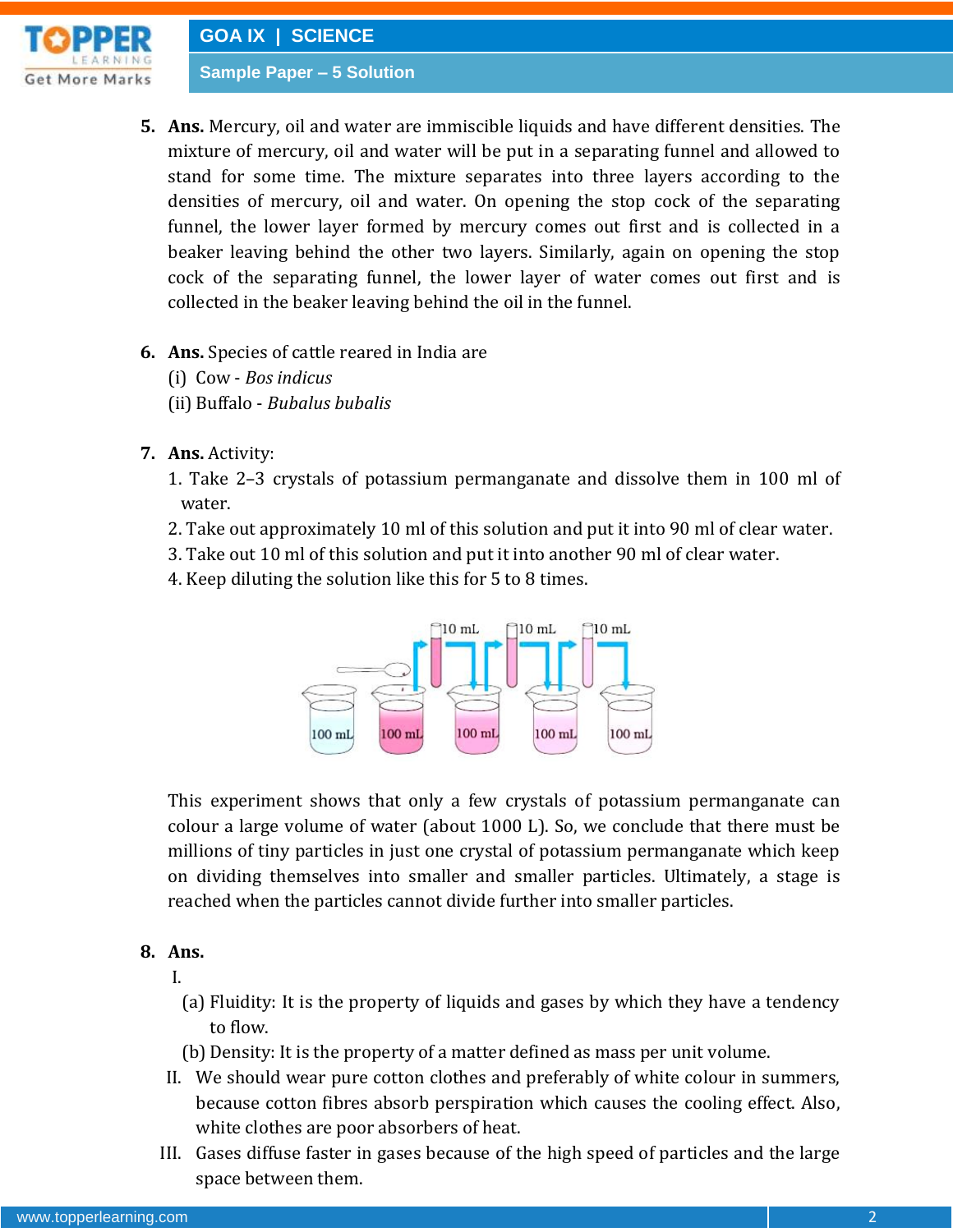

## **9. Ans.**

(i) Metals: Iron

They are lustrous and good conductors of electricity.

- (ii) Non-metals: Oxygen
- They are non-lustrous and poor conductors of electricity.
- (iii) Metalloids: Germanium

They show intermediate properties between those of metals and non-metals and are semiconductors.

**10.Ans.** Centrifugation is used for separating the components of a mixture in which the solid particles in a liquid are so small that they cannot be separated by the filtration process.

Principle: Denser particles are forced to the bottom and lighter particles stay at the top when spun rapidly.

Applications:

- 1. Used in diagnostic laboratories for blood and urine tests.
- 2. Used in dairies and homes to separate the butter from the cream.

| <b>Manures</b>                          | <b>Fertilisers</b>                        |
|-----------------------------------------|-------------------------------------------|
| <i>i.</i> Manure is a natural substance | i. Fertiliser is an inorganic salt or an  |
| obtained by the decomposition of plant  | organic compound, based on the            |
| residues and animal wastes.             | source from where it has been made.       |
| ii. The amount of essential nutrients   | ii. Fertilisers are rich in essential     |
| such as nitrogen, phosphorus and        | nutrients which are required for the      |
| potassium is less in manures.           | growth of plants.                         |
| iii. Manures add large amount of        | iii. Fertilisers add large amount of      |
| organic matter to the soil.             | chemicals to the soil, instead of organic |
|                                         | matter.                                   |
| iv. Absorption of manures is slow in    | iv. Absorption of fertilisers is fast as  |
| plants as manures are not soluble in    | they are soluble in water.                |
| water.                                  |                                           |
| v. Manures remove the general           | v. Fertilisers remove the specific        |
| deficiency of nutrients in the soil.    | deficiency of nutrients in the soil.      |
| vi. They are cheap and can be made at   | vi. They are costly and cannot be made    |
| home.                                   | at home.                                  |

#### **11.Ans.** Differences between manures and fertilisers: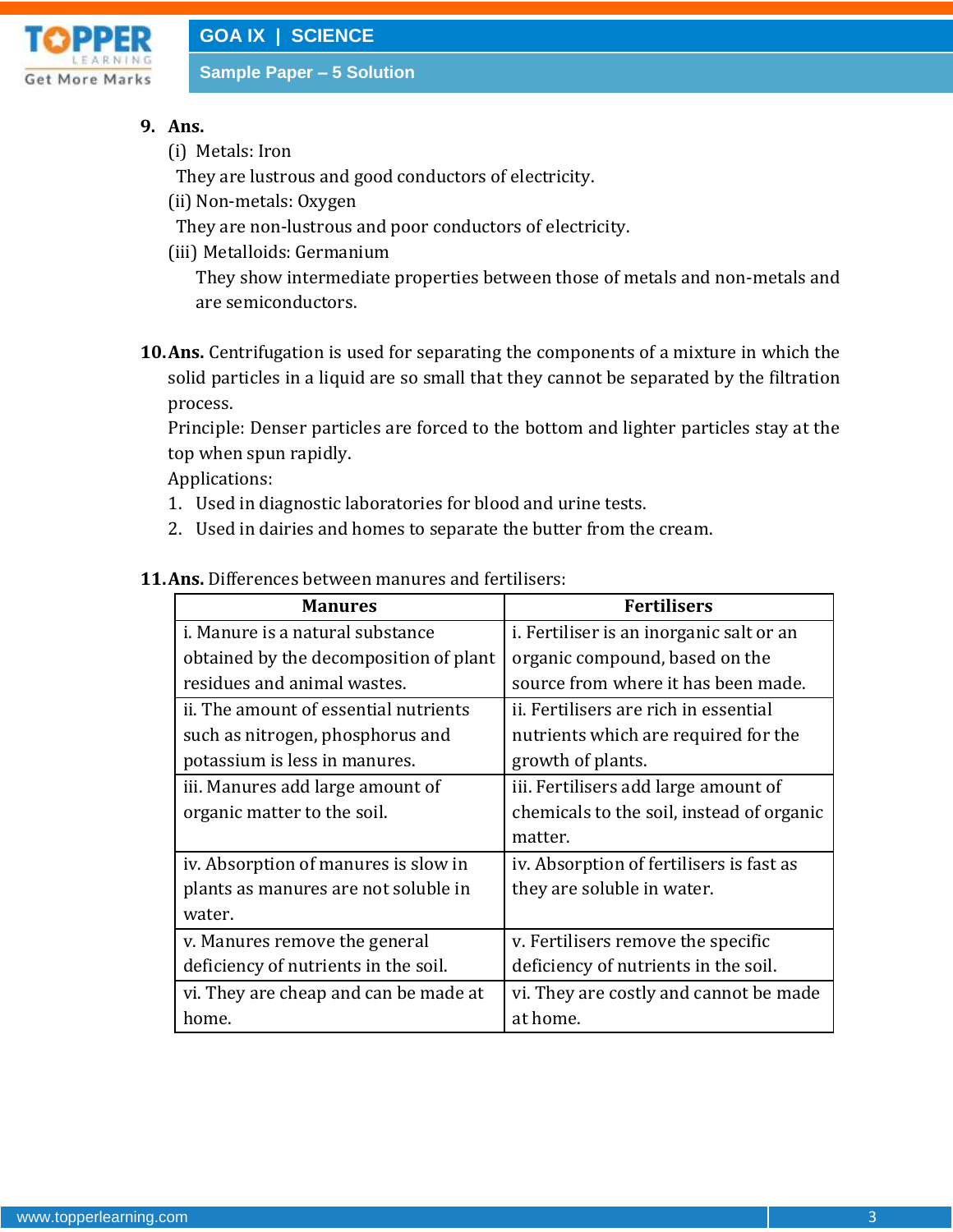

**Sample Paper – 5 Solution**

#### **12.Ans.**

Time of ascent = Time of descent =  $6/2 = 3$  s

(a)  $v = 0$ ,  $a = -g = -9.8$  m/s<sup>2</sup>

According to the first equation of motion, we have

 $v = u + at$  $0 = u - 9.8 \times 3$  $u = 29.4$  m/s

Hence, the ball was thrown up with a speed of 29.4 m/s.

(b) According to the second equation of motion, we have

$$
v2 = u2 + 2as
$$
  
0 = 29.4<sup>2</sup> – 2×9.8×h  
h =  $\frac{29.4^2}{19.6}$  = 44.1 m

Hence, the ball reaches a maximum height of 44.1 m.

(c) After the first three seconds, the ball is moving downwards. Hence, 4 s after launch means 1 s after reaching the maximum height. Thus, according to the third equation of motion, we have

$$
s = ut + \frac{1}{2}at^{2}
$$
  
h = 0 +  $\frac{1}{2}$  × 9.8 × 1<sup>2</sup>  
h = 4.9 m  
Hence, its position after 4 s is 44.1 – 4.9 = 39.2 m from the ground.

**13.Ans.** Assume that there is no external unbalanced force working in the horizontal direction.

The momentum of the girl and the cart before the jump is equal to the momentum of the girl and the cart after the jump. After the jump, the cart and girl travel with the same velocity v.

$$
m_1u_1 + m_2u_2 = (m_1 + m_2)v
$$
  
40×5+0=(40+3)×v  
∴ v =  $\frac{200}{43}$  = 4.65 m/s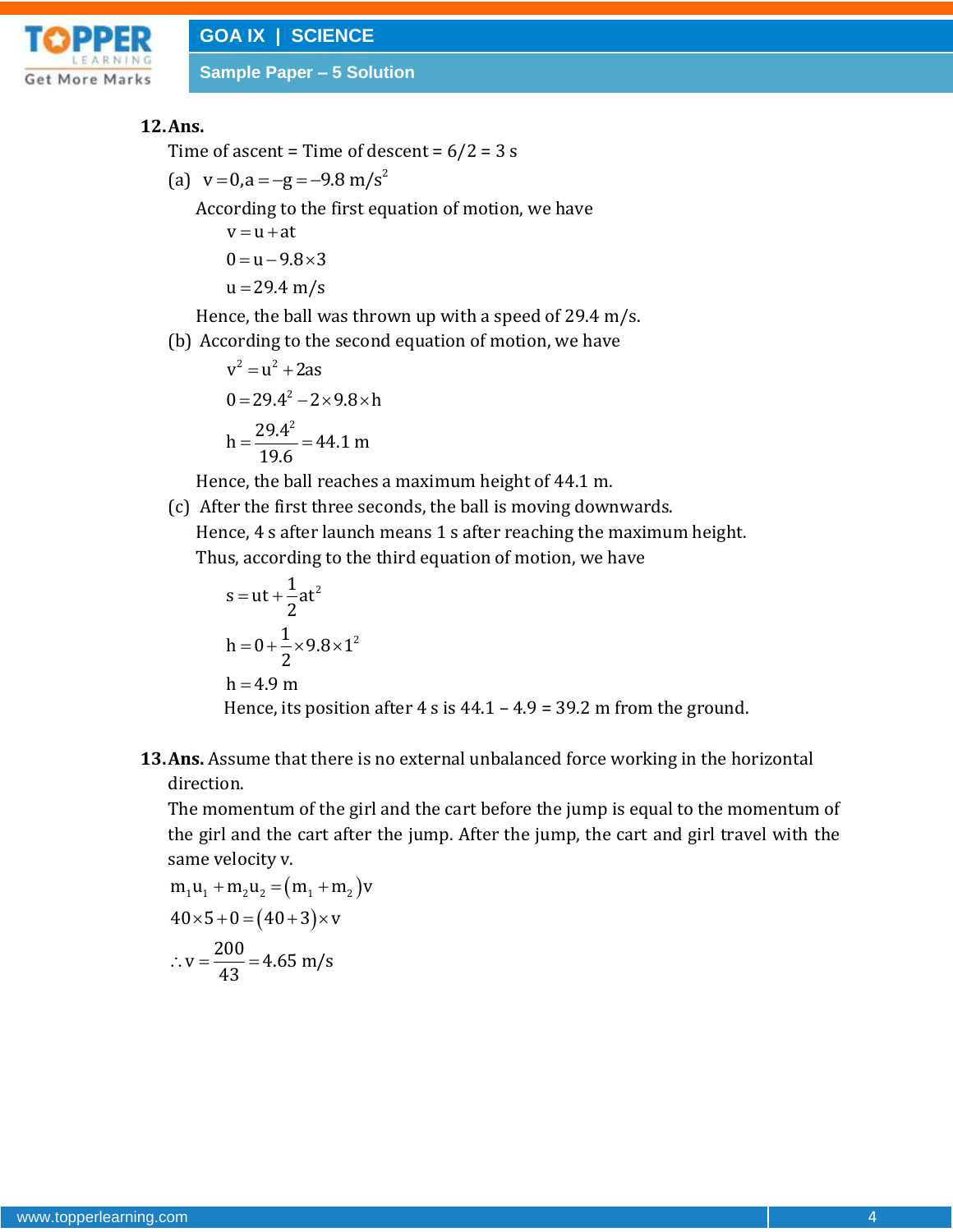

**Sample Paper – 5 Solution**

### **14.Ans.**

- (i) When a person gets down from a moving bus, he may fall. This is because the foot of the person comes to rest as soon as it touches the ground, but the upper part of the body remains in motion due to inertia of motion, and hence, the person falls down. However, if a person starts running in the direction of the moving bus, the body does not come to rest at once, and the person does not fall. So, Shyam asked Ram to run in the direction of the moving bus as soon as his foot touches the road.
- (ii)Shyam is concerned about Ram. He is aware of the fact that getting down from a moving bus is a dangerous act.

#### **15.Ans.**

- (i) The source of centripetal force is the gravitational force between the planet and the Sun.
- (ii) Gravitational force depends on the mass of the planet, the mass of the Sun and the distance between the Sun and that planet.
- (iii) The planet will begin to move in a straight line tangential to the point of the circle in which it was moving at the instant the force became zero.

#### **16.Ans.**

- (a) When salt is applied to mango pieces, more water molecules leave the cells due to exosmosis. This causes the mango pieces to shrink in size and thereby helps in their preservation.
- (b) When dried raisins are kept in water for few hours, they gain water due to osmosis. The raisins swell up because the surrounding medium has a higher concentration of water than the inside of the cell.

#### **17.Ans.**

- (a) Parenchyma:
	- i. It serves as a packing tissue to fill the spaces between other tissues and maintains the shape and firmness of the plant.
	- ii. It stores food, performs photosynthesis and carries out secretion in plants.
- (b) Collenchyma:
	- i. It provides mechanical support to the growing parts of plants.
	- ii. Chlorenchyma, collenchyma cells which contain chloroplasts, performs photosynthesis in plants.
- (c) Sclerenchyma:
	- i. It provides mechanical support to plants.
	- ii. It provides strength, rigidity, flexibility and elasticity to plants.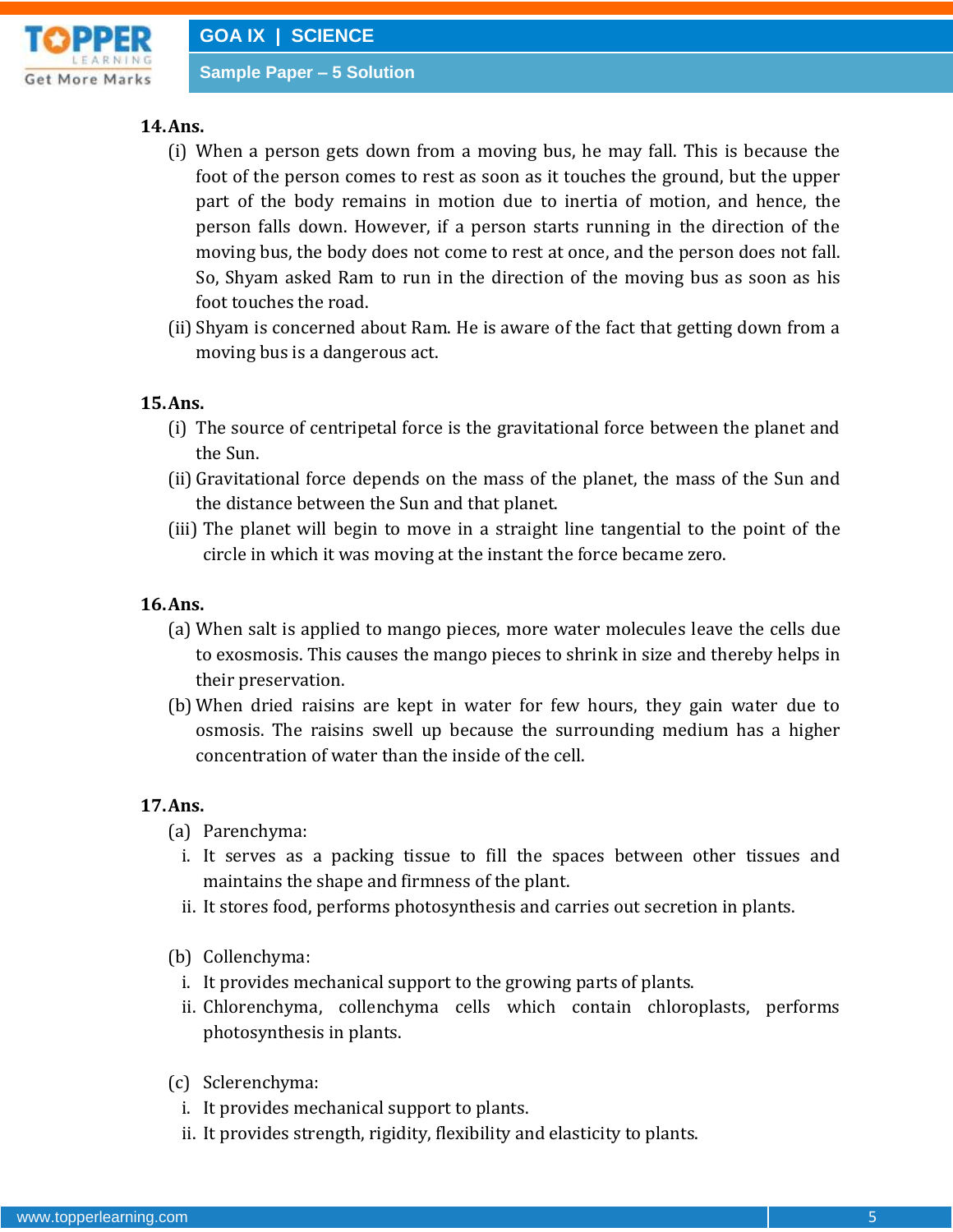

**Sample Paper – 5 Solution**

**18.Ans.** Composite fish culture is a technique in which fish with different feeding habits are kept together for increased production at the same cost. Fast-growing compatible species are selected so that there is little competition between them and all ecological zones are exploited to achieve maximum yield.

Conditions necessary for composite fish culture technique:

(i) Fast-growing compatible fish should be selected.

(ii) Selected fish should have different feeding habits so that all the available food is effectively consumed with little competition between them.

Limitations of composite fish culture technique:

Many fish of composite fish culture breed only during the monsoon season. It is difficult to get good quality of fish seed as it could be mixed with that of other species as well, even if the fish seed is collected from the wild.

**19.Ans.** 

(a) Fractional distillation is the method used for the separation of components of a mixture containing two miscible liquids which boil without decomposition and have sufficient difference in their boiling points.

Two conditions essential for using this method are

- 1. The two liquids must be miscible which is they totally mix with each other.
- 2. The difference between the boiling points of the liquids should be greater than 25 K.
- (b) Apparatus used for fractional distillation:



(c) A mixture of two immiscible liquids can be separated by using a separating funnel. The separation of two immiscible liquids by using a separating funnel depends on the difference in their densities.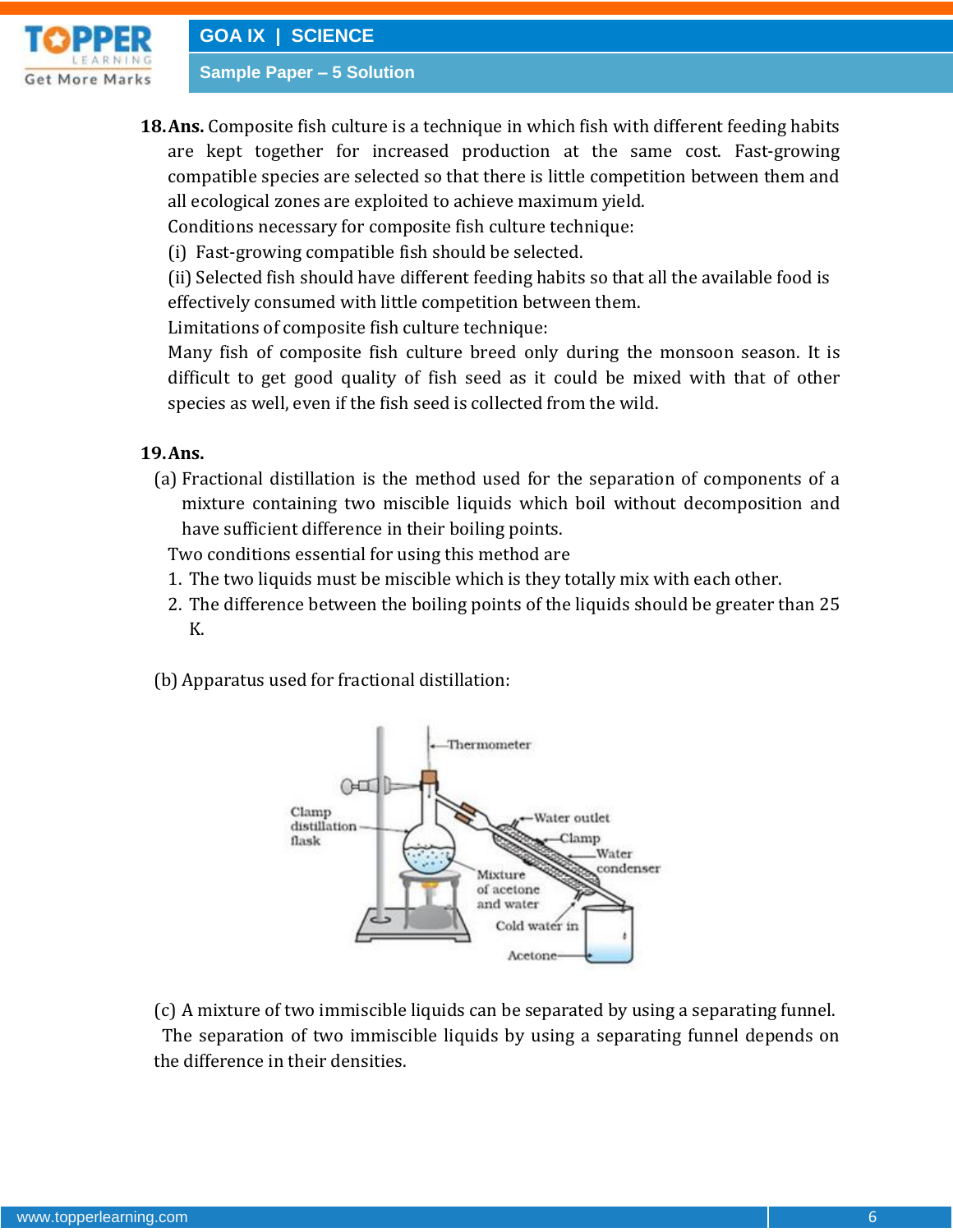

**Sample Paper – 5 Solution**

#### **20.Ans.**

- (a) (i) Bromine
- (ii) Oxygen
- (b) Metalloid: Silicon
- (c) Malleability and ductility are properties which enable us to give metals the desired shape.
- (d) Mercury is liquid at room temperature.

#### **21.Ans.**



At  $t = 0$ , initial velocity is u. It then increases to v (at point B) in time t.

Draw perpendicular lines BC and BE from point B on the time and velocity axes, respectively, so the  $OA = u$ ,  $OE = BC = v$ . Also draw a line AD parallel to the time axis so that  $OC = AD = t$ .

Then, the change in velocity in time  $t$  is  $= BC - OA = BC - CD = BD$ However,  $BC = v$  and  $CD = OA = u$ 

Hence,  $BD = v - u$ 

From the velocity-time graph, the acceleration of the object is given by  
\n
$$
a = \frac{\text{Change in velocity}}{\text{Time taken}} = \frac{BD}{AD} = \frac{BD}{OC} = \frac{v - u}{t}
$$
\n
$$
\therefore at = v - u
$$
\n
$$
\Rightarrow v = u + at
$$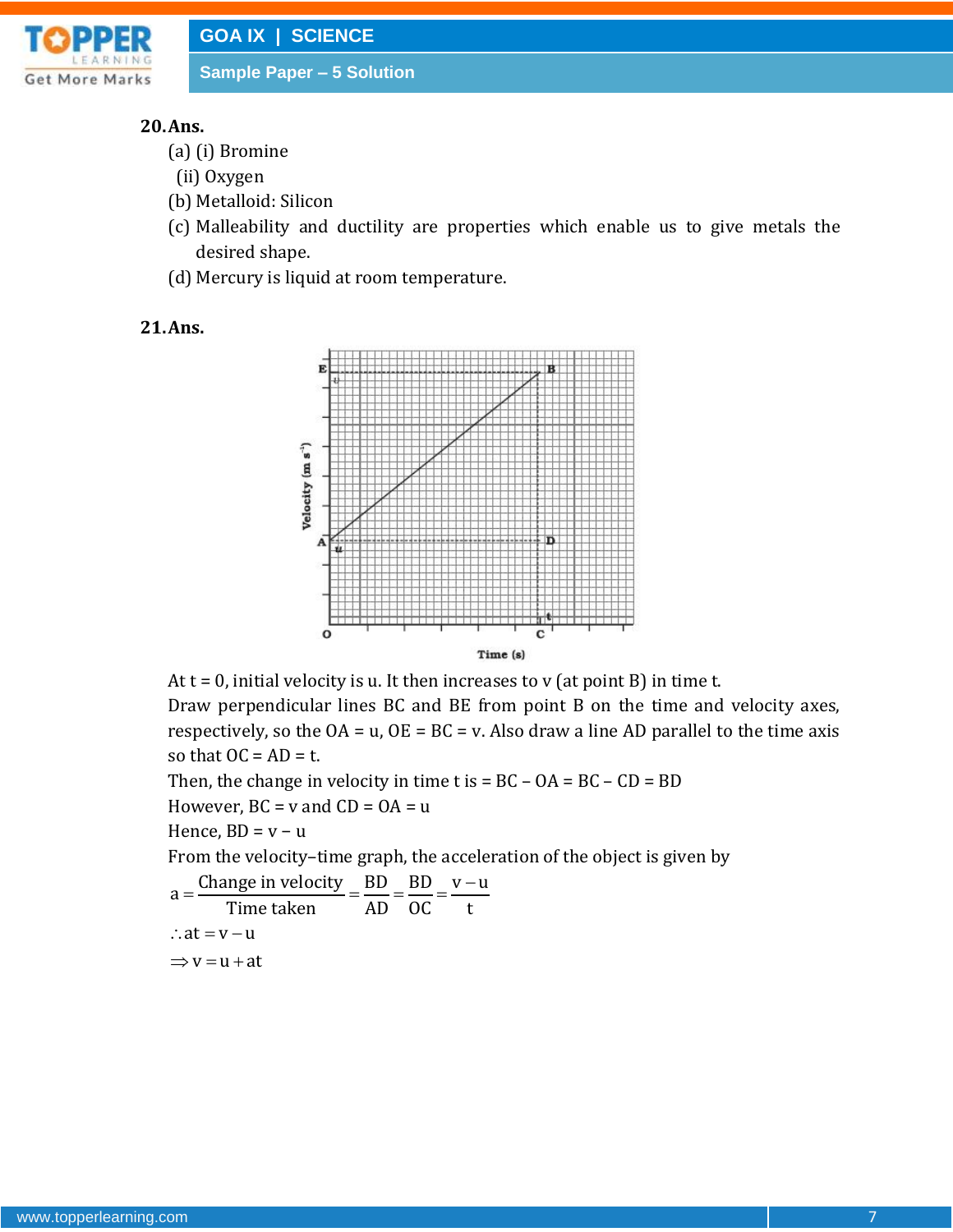

#### **22.Ans.**

(a) Second law of motion: The rate of change of linear momentum of a body is directly proportional to the external force applied on the body, and this change takes place always in the direction of the applied force.

$$
F \propto \frac{m(v-u)}{t}
$$
  
F \propto ma  
F = kma  
If, k = 1  
F = ma

In terms of units, the above equation can be written as

 $1 N = 1 kg \times 1 m/s^2$ 

Hence, we define the unit of force, i.e. newton, as 'one newton force is the force which produces an acceleration of  $1 \text{ m/s}^2$  in a body of mass one kilogram'.

(b) Law of conservation of momentum: The sum of momentum of the two objects before collision is equal to the sum of momentum after collision provided there is no external unbalanced force acting on them.

Recoil of a gun:

Let  $m_1$  = mass of shell,  $m_2$  = mass of gun

Before firing, both the gun and the shell are at rest; therefore, the total momentum of the bullet and the shell  $= 0$ 

On firing, let  $v_1$  = velocity of shell,  $v_2$  = velocity of gun

Total momentum on firing =  $m_1v_1 + m_2v_2$ 

Applying the law of conservation of momentum, we get

$$
m_1v_1 + m_2v_2 = 0
$$
  

$$
\therefore v_2 = \frac{-m_1v_1}{m_2}
$$

The negative sign shows that  $v_2$  is in a direction opposite to  $v_1$ , i.e. the gun recoils when the shell moves forward.

As  $m_2$ > $m_1$ ; therefore,  $v_2$ < $v_1$ , i.e. as the gun is much heavier than the bullet, the recoil velocity of the gun is much smaller than the velocity of the bullet.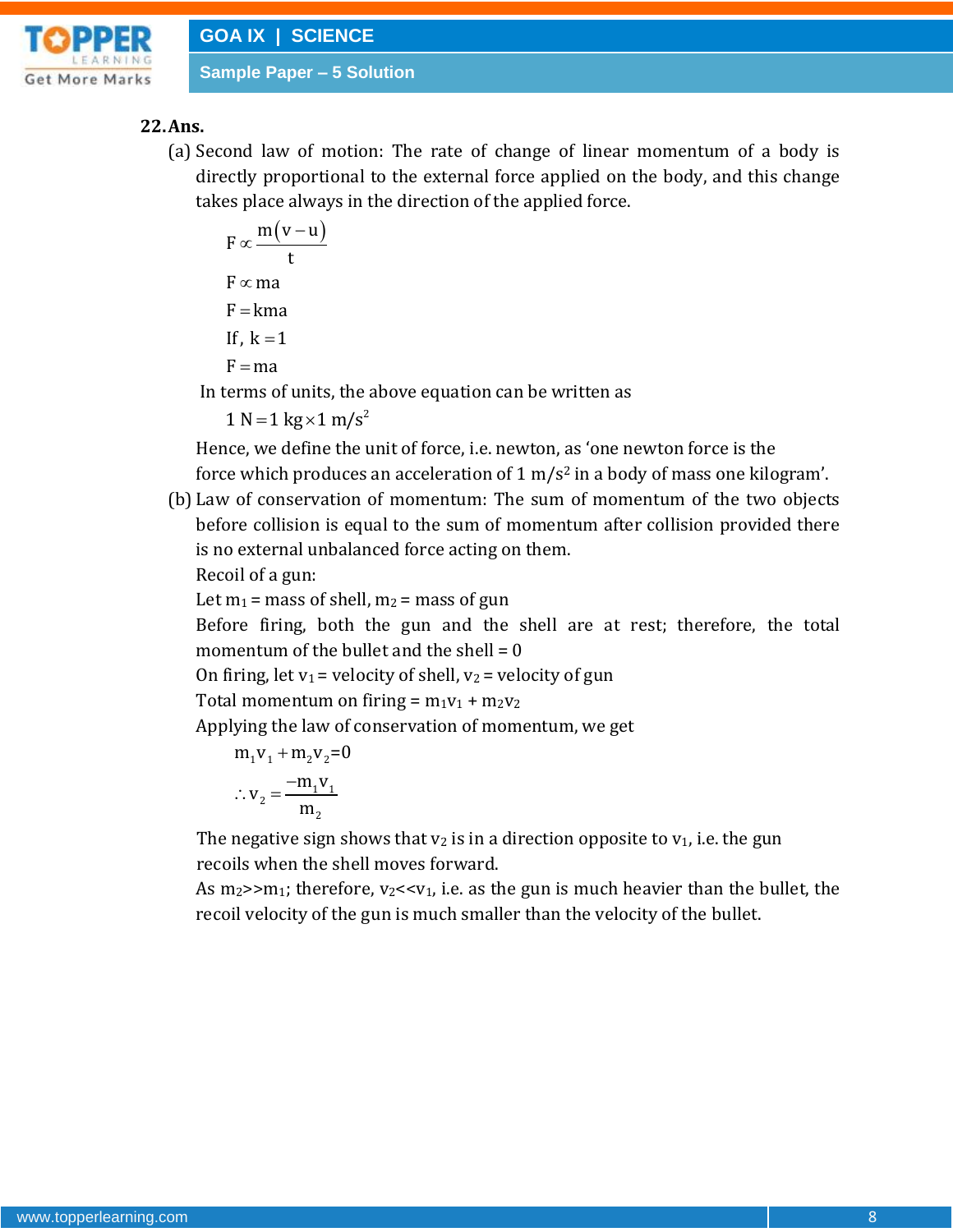

# **23.Ans.**

- (a) Location of collenchyma: In the leaf stalk and below epidermis.
	- Function of collenchyma: It allows easy bending in various parts of the plant without breaking (provides flexibility to plants).
- (b)



#### Collenchyma tissue

- (c) 'A' is pith. The simple permanent tissue shown in the diagram is parenchyma tissue.
- (d) Characteristic features of parenchyma tissue:
	- (i) Cells are thin walled and loosely packed.
	- (ii) These are living cells and help in storage.

#### **24.Ans.**

- (i) Management practices to enhance broiler production:
	- (a) Maintenance of appropriate temperature
	- (b) Provision of hygienic conditions in housing and poultry feed
	- (c) Prevention and control of diseases and pests
- (ii) The broiler's feed must be rich in proteins, fats, vitamin A and vitamin K. This type of feed increases the growth rate, helps to develop more muscles and maintains feathering and carcass quality.
- (iii) Pasturage is the flowers available for nectar and pollen collection. It helps the honeybees to collect plenty of honey.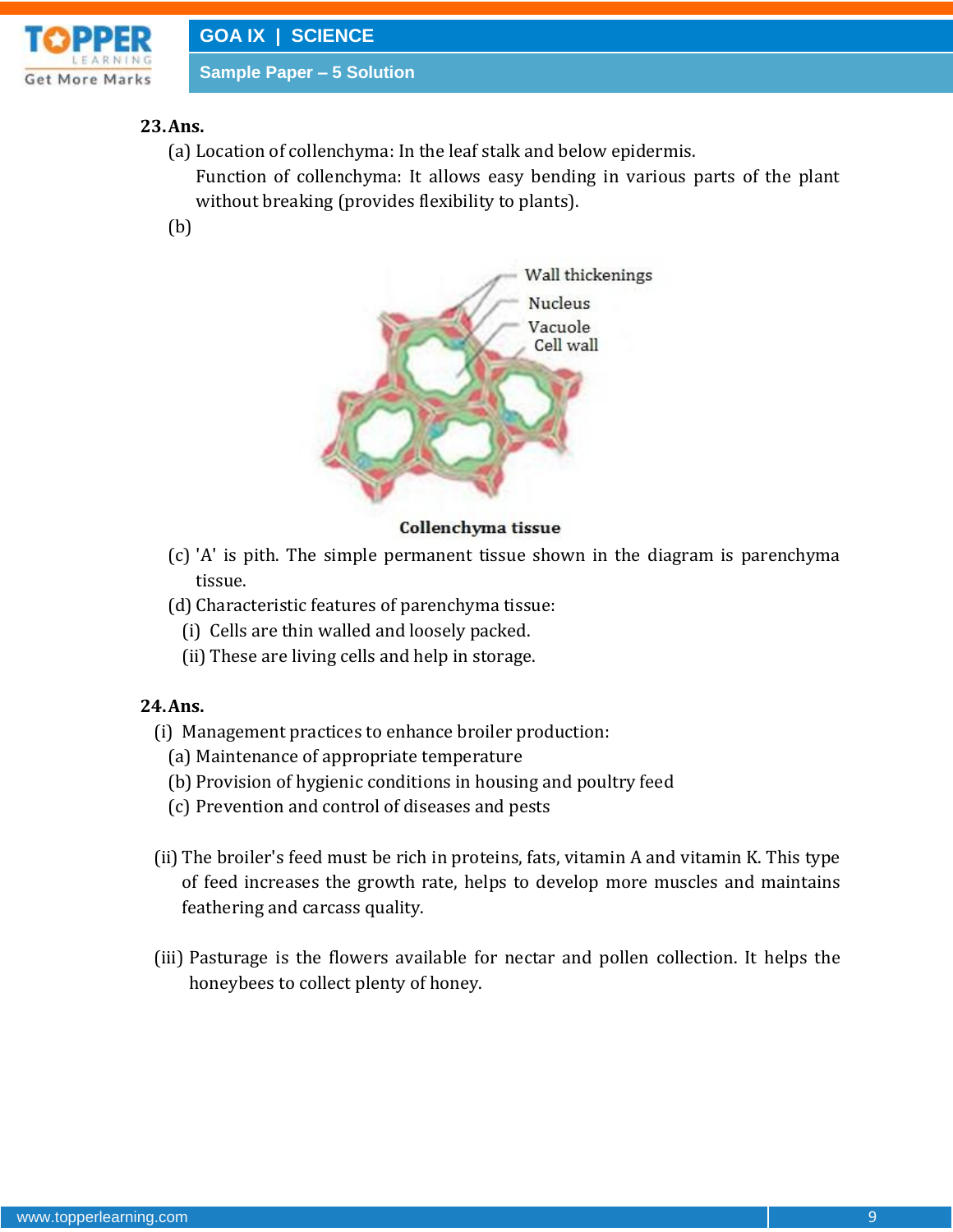

# **SECTION B**

- **25.Ans.** C. Colloidal solution. Egg albumin is insoluble in water and forms a stable solution in water.
- **26.Ans.** C. Chemical change, because a new compound is formed.
- **27.Ans.** B. LC =  $0.5^{\circ}$ C, BP =  $98.5^{\circ}$ C Because the thermometer has 20 divisions between 10°C, the least point will be 10/20 = 0.5, and because the level of mercury is only 3 divisions below 100, the BP is  $100 - 1.5 = 98.5$ °C.
- **28.Ans.** A. The correction which needs to be applied to the reading of the erroneous spring balance is 10 gwt, because the pointer was initially at the 1st division and each division equals 10 gwt.
- **29.Ans.** C. Because of the extensible spring, the force experienced by each of the spring balances could be different from what is externally applied.
- **30.Ans.** A. Parenchyma cells. These cells are unspecialised cells with thin cell walls. They have large vacuoles which are of different shapes.
- **31.Ans.** C. Methylene blue is used to stain animal cells and can be used to observe human cheek cells.
- **32.Ans.** C. Ribosomes and mitochondria are very small and so cannot be observed under a compound microscope. An electron microscope is required to observe these structures.
- **33.Ans.** C. Striated muscle fibres. They have long, cylindrical and unbranched cells with dark and light bands.
- **34.Ans.** The last apparatus is the correct setup for sublimation, because it has a flask, burner, wire gauze, China dish and cotton plug.